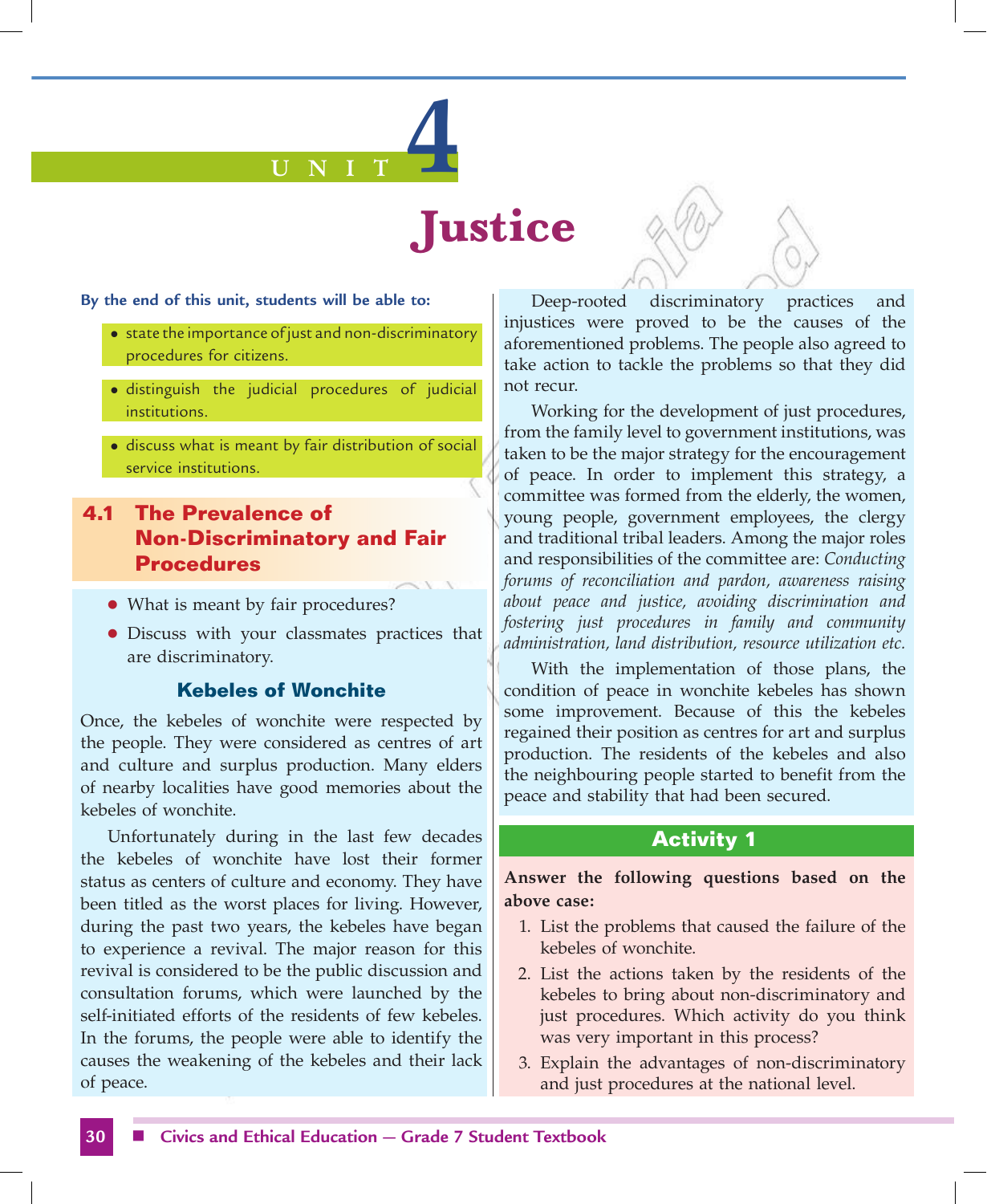Non-discriminatory and just procedures have many manifestations. The way citizens are treated and the respect of their rights are its major manifestations. Just procedures prevail when public officials and government employees fulfill their responsibility earnestly and honestly and when they serve the society in a non-discriminatory way. In general, the prevalence of just and nondiscriminatory procedure means that the society has learned to oppose discriminatory.

The following are the major advantages of the prevalence of non-discriminatory and just procedures.

- **1. It strengthens the process of building a democratic system:** The prevalence of nondiscriminatory and just procedures strengthens the process of democratization by ensuring equal rights for all citizens. The concepts of democratization and non-discrimination are interrelated in many ways. A country is democratic when its government implements non-discriminatory and just procedures.
- **2. It helps to encourage lasting peace:** Nondiscriminatory and just procedures make relations in the community healthy and sustainable. They prevent problems that could cause disputes and conflict in the community. They also make the citizens loyal to the law and prevent them from committing acts that harm others. In turn, they play a great role in encouraging lasting peace in that country.
- **3. It ensures fast development:** Nondiscriminatory and just procedures ensure the right of citizens to be engaged in employment their choice and capacity. It also motivates citizens to contribute to the national development of their country.

# **Activity 2**

#### **Answer the following questions:**

**MOTH** 

1. What is the contribution of non-discriminatory and just procedures to fast development?

- 2. Explain the interrelations between democratization and non-discriminatory, just procedures other than the ones mentioned in the above note.
- 3. Explain the interrelations between nondiscriminatory, just procedures and peace.

# **4.2 Impacts of Discriminatory Procedures**

**AIIIV** 

• Mention the problems that you think may result from discriminatory procedures.

# **4.2.1 Discriminatory Procedures and their Consequences**

Five nationalities lived in a country under the same administration. Even though they were under the same administration, they were not at peace with each other. Moreover, two of them were exposed to many forms of suppression and domination. They were also isolated in many ways.

These nationalities were considered as causes of natural and man-made disasters. For example, drought and epidemic were believed to be caused by their curses. So when such a disaster happened they faced serious hardship and suffering—burning of their houses, looting and even expulsion. Marriage and social life with them were considered as sin.

Even though such discrimination and suffering had gradually reduced, the nationalities continued to be isolated from political and economic participation. Infrastructures and social services were not established in their localities.

These two nationalities used to express their discontent in many ways. For example, they used to fire and cut down forests and in general they did not protect the environment. Moreover, they were also known for collaborating with foreign aggressors.

Recently, the opposition of these nationalities to the government increased and they began an armed struggle. The forceful measures taken to suppress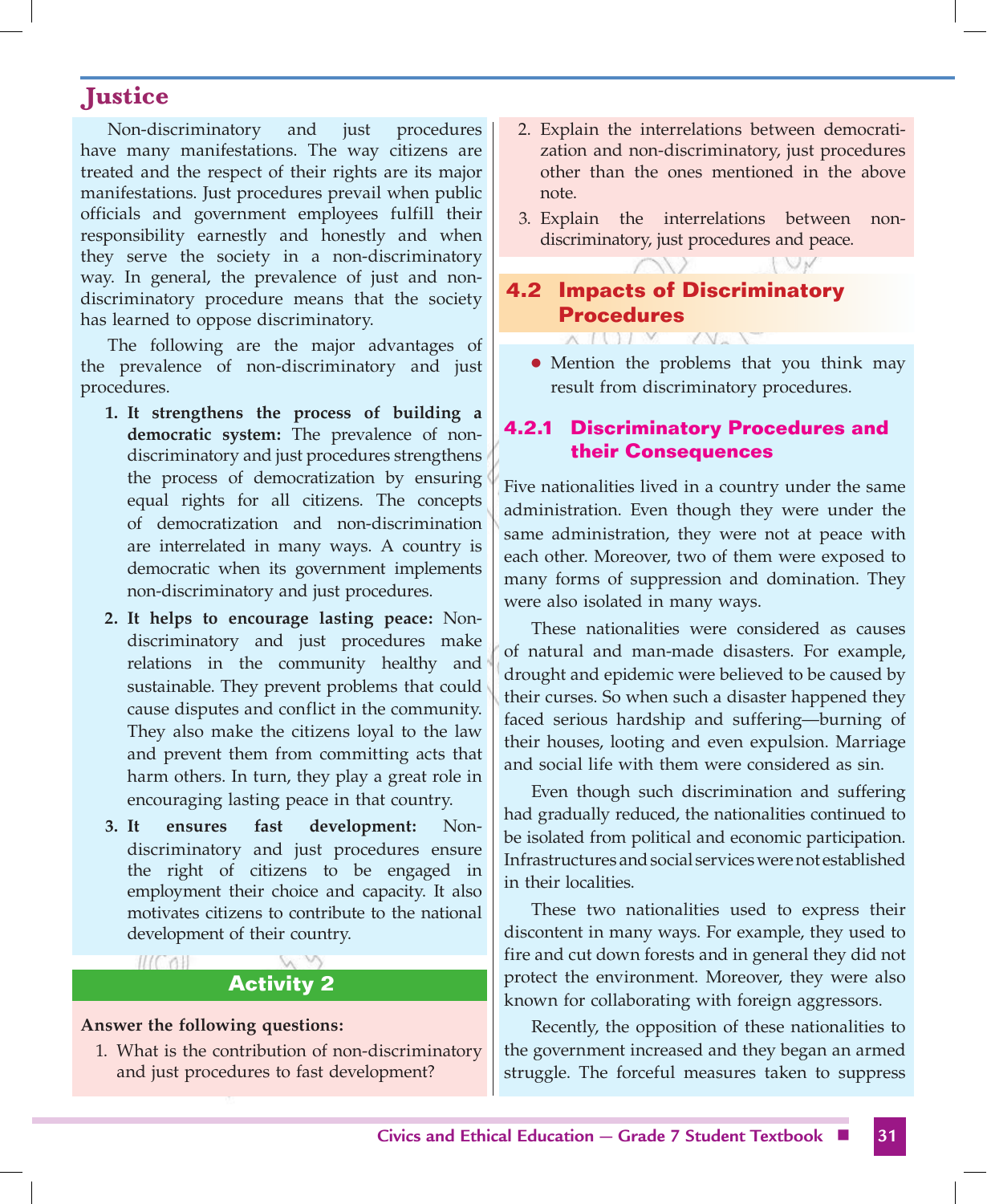their movements become fruitless. The deteriorating peace and security situation resulted in restrictions on the movement of people, the failure of commercial activity, and an economic crisis.

# **Activity 3**

**Answer the following questions based on the above case:** 

- 1. Identify statements in the passage that imply discriminatory procedures.
- 2. Do you think that the collaboration of the two nationalities with foreign aggressors was justified? Why? What do you think were their reasons for this?
- 3. Why is that the five nationalities lacked a sense of ownership and responsibility?

The following are major problems caused by discriminatory procedures:

- **1. Carelessness and Low Motivation for Work:** Discriminatory procedure at any level and in any place result in many problems. For example, weakened patriotism, carelessness for public property, reduced concern about the environment and the country are some of the consequences.
- **2. Chaos, Uprising and Insatiability:** Discriminatory procedures result in increased discontent with the government. This may

cause lawlessness and encourage revolt. This may also lead to the failure (dissolution) of the state.

# **Activity 4**

#### **Answer the following questions:**

- 1. Explain what should be done to prevent discriminatory procedures in your locality and at the national level.
- 2. Mention impacts of discriminatory practices other than those given in your notes.

# **4.3 Social Service Institutions**

# **4.3.1 Fair Distribution of Social Service Institutions**

- Which institutions are considered as social service institutions?
- What is meant by the fair distribution of social service institution?

# **Woreda A and Woreda B**

Woreda A and Woreda B are woredas of region Y. The two woredas are relatively similar in some aspects like topography, climate and population, but the difference between them is increasing. The reason for this is the unfair distribution of social service institution as shown in Table 4.1.

| Name of<br>Woreda              | Population<br>size | <b>Kebele</b><br><b>offices</b> | <b>Schools</b> | <b>Health</b><br>institutions | Agriculture<br>institutions |
|--------------------------------|--------------------|---------------------------------|----------------|-------------------------------|-----------------------------|
| Woreda A                       | 80000              | 25                              | 46             | <b>26</b>                     | 18                          |
| Woreda B                       | 75000              | 12                              | 14             | 10                            |                             |
| $\mathcal{U} \sim \mathcal{N}$ |                    |                                 |                |                               |                             |

#### **Table 4.1: Distributions of social services in Woreda A and Woreda B**

# **Activity 5**

**Answer the following questions based on Table 4.1:**

- 1. List the factors that you think cause such a gap in the distribution of social service institutions.
- 2. Discuss how the discriminatory distribution of social service institutions can be corrected.
- 3. List the impacts of an unbalanced distribution of social service institutions.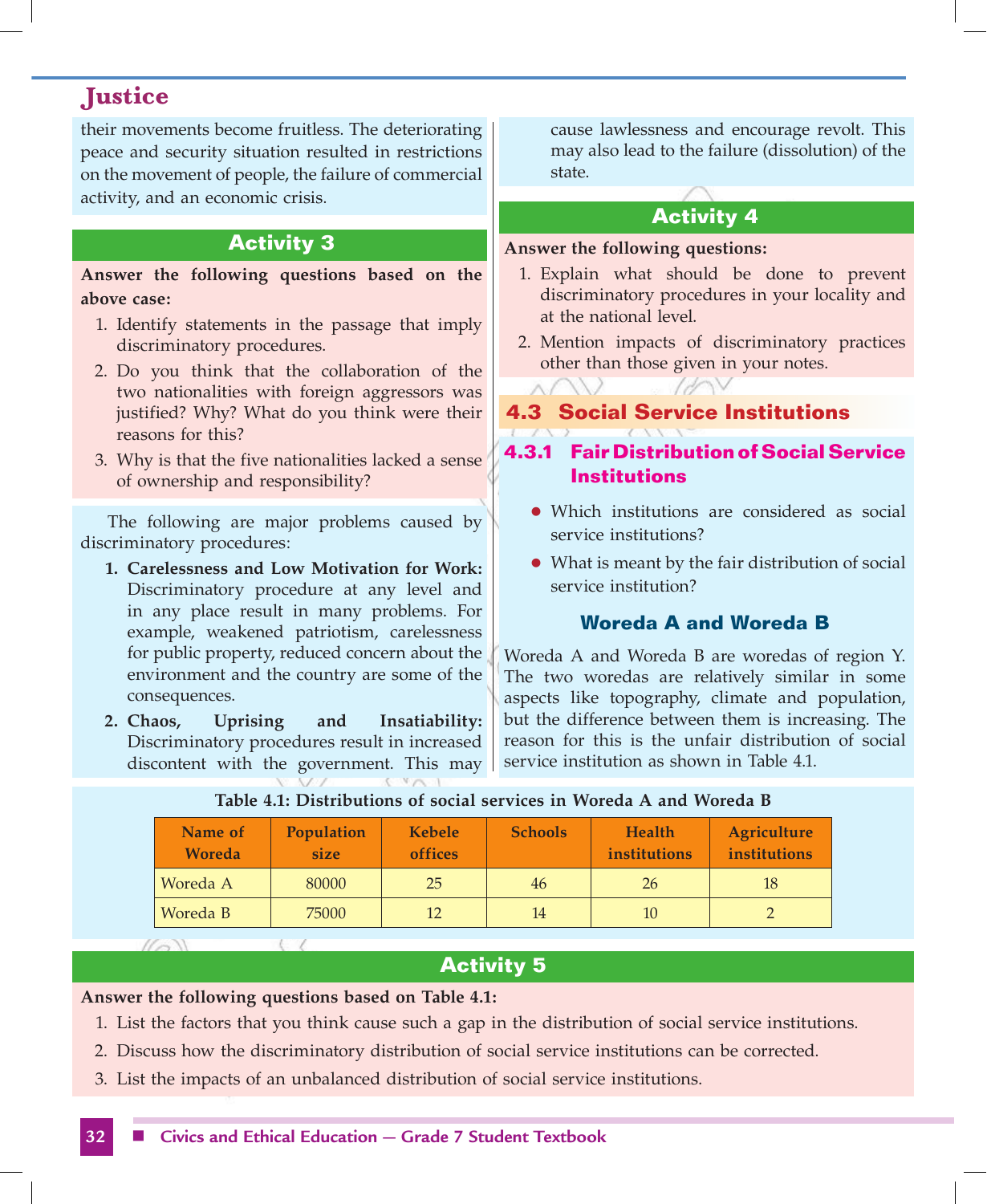Social institutions are considered to be the major essentials for the survival of a society. Therefore, for citizens to get appropriate services from these institutions, the distribution of the institutions must be just.

Fair distribution of social institutions means the balanced presence of the institutions at all places without any discrimination. In other words, the distribution should not be complete in some places while incomplete in the others. Services should not be in excess in some places while they are lacking in others.

In the past, the distribution of social institutions showed great inequalities between urban and rural areas and between regions. Nowadays, however, efforts are being made to create a fair distribution of social institutions. The success of the effort depends on the support and full participation of citizens.

# **Activity 6**

**Answer the following questions:**

- 1. List some problems that you think will occur if the distribution of social institutions in a country is unbalanced.
- 2. Who is responsible for the correction of unfair distribution of social services?

 $(\wedge)$ 

**4.4 Judicial Institutions at Different Levels** 

#### **4.4.1 The Importance of Fair Procedures in Local Judicial Bodies**

- List the names of judicial institutions in your localities.
- Why are fair procedures important in these institutions?

#### **The importance of traditional judicial bodies**

Every society has its own judicial institutions. These institutions are classified as either modern or traditional. In our country, there are many nations, nationalities or peoples which have their own institutions for ensuring justice and conflict resolution.

These institutions play an important role in resolving violations of rights and in keeping peace and security. Even though their names differ from place to place, the institutions serve their communities by giving justice according to the culture and norm of the respective society. The acceptance of such traditional judicial bodies is now increasing. This is because giving justice to a society through the local judicial bodies which has its importance.



Picture 4.1. Traditional justice institution on task

However, it is important to modernize the judicial procedures of these institutions to make them complement the modern judicial institutions. For example, some traditional judicial institutions are influenced by gender stereotypes and they do not make fair judgements for violated women. In their procedures they may show also bias in favour of people who have wealth and power or social acceptance.

#### **Activity 7**

#### **Answer the following questions:**

- 1. List the traditional judicial bodies in your society.
- 2. Identify the strengths and weaknesses of these traditional institutions and report them to your class.

The judicial institutions in our country are of two types. These are:

**1. Traditional Judicial Institutions:** These are local, judicial institutions that play the role of reconciling differences, keeping peace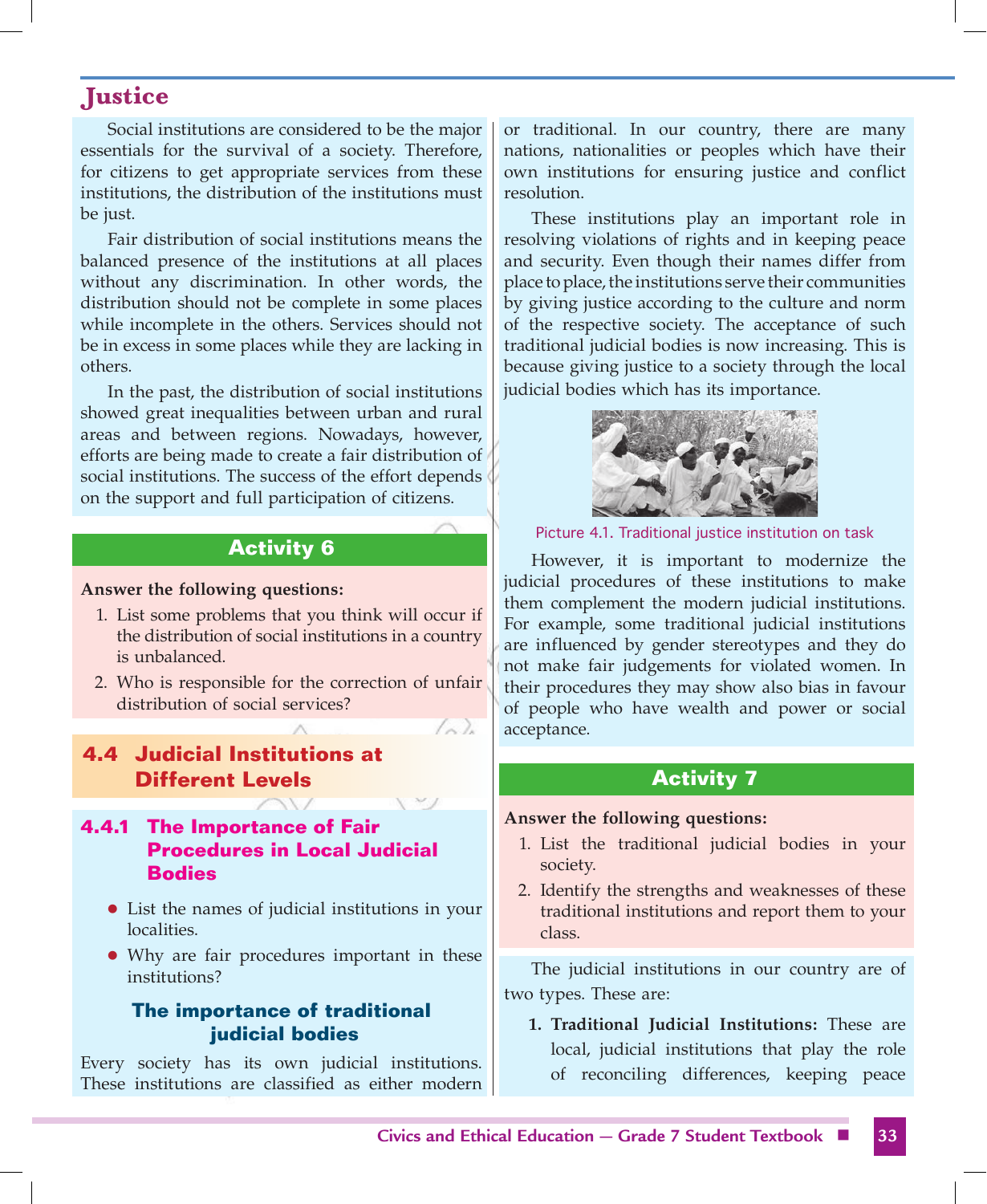and resolving violations. Examples of such institutions include local elders, Idir, family councils and religious leaders.

**2. Modern Judicial Institutions:** These are government-established judicial institutions. They are given legal responsibility for the peace and security of the society. Examples of these institutions include police stations, and Kebele offices.

 **Case one:** Some residents of a kebele constructed a water reservoir with a large capacity. They built it to solve the water shortage that occurred in the locality. When the reservoir came into service, those who were involved in the construction felt strongly that those who were not involved in the construction should not be allowed to use it. This created discontent and hatred between the two groups and fear among the residents of the kebele and neighbouring kebeles.

 **Case two:** Ato Kebede stole a significant amount of money from the bank. He was accused and the task of collecting evidence began. A warrant (court order) was also written for his arrest. After a long time he was arrested and brought before the court. The court found him guilty and sentenced him to 20 years corrective detention.

# **Activity 8**

**Answer the following questions based on the above cases:**

- 1. Which judicial institutions do you think are appropriate to each of the above cases? Why?
- 2. Identify the judicial institutions that could be involved in dispensing justice in the above cases. Describe their responsibilities.
- 3. List the advantages of resolving the above cases.

The following are some of the advantages of local judicial institutions:

- **1. Impartial tribunal/judgement:** Passing fair decisions on judicial issues is the major function of judicial institutions. This is possible only if there is an impartial judgement based on law and on the moral values of judges.
- **2. Ensuring sustainable peace and fast development:** Just procedures are the means by which we can ensure the right to equality, avoid violation, encourage peace and security, protect life and property, encourage active participation in development, avoid embezzlement and wastage, and expand the infrastructure and social institutions.

# **Activity 9**

#### **Answer the following questions:**

- 1. What are the advantages of establishing judicial institutions at each level?
- 2. List the factors that may hinder judicial institutions from following just procedures.

# **4.5 Measures to be Taken When There are Human Rights Violations and Injustice**

#### **4.5.1 Measures to Protect Human Rights and to Ensure Justice**

• What measures do you think should be taken when there are human rights violations and injustice?

# **The role of citizens in the respect of human rights and of justice**

Rights may be violated in different places, at different times, and for different reasons. The establishment of judicial institutions at different levels and the existence of laws and rules is not enough to ensure that justice prevails. There are many roles which are expected of citizens. Every citizen must respect the rights of others as they want their own rights to be respected. In this respect, it is good to remember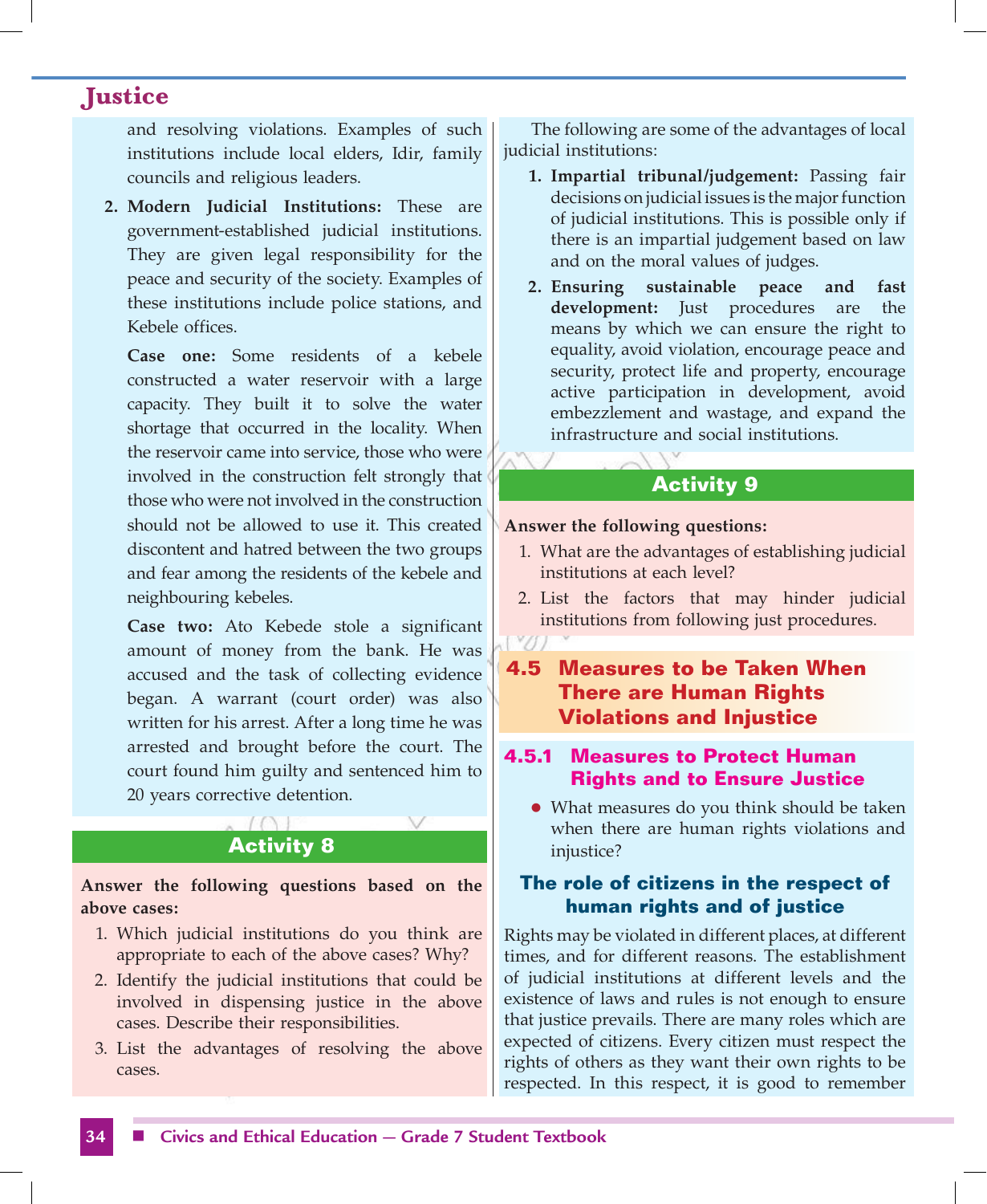the proverb which says "Do for others just what you want them to do for you".

Citizens have to understand that they have the right to bring their cases before the court if their rights are violated. This can be done in two ways. The first is by bringing cases of violation of rights against oneself before the court. Because, if they do not inform the appropriate judicial institution about the violation of their rights by governmental institution, officials or other individuals, they cannot get solutions. The second is by bringing cases of violation of rights and injustice against other persons to the appropriate judicial body.

# **Activity 10**

**Answer the following questions based on the above information:**

- 1. Identify the responsibilities of citizens for the prevalence of justice.
- 2. Explain what you could personally do for justice to be respected.

Taking the following measures is important when there is injustice or where rights are violated.

- **1. Exercising the right to protect one's rights:** Every citizen has the freedom to resist unjust procedures and violation against him or her. This right also includes informing the concerned body about the violator of rights or injustice (*i.e*., to bring ones cases before the court) and the right to request correction and compensation. If one does not protect one's own rights, one cannot expect others to do so.
- **2. Accusation:** If their rights are not protected by their own efforts and by the efforts of others, citizens have the right to accusation. This is the right to present cases before a judicial body such as local (traditional) judicial institutions or governmental (modern) judicial institutions. However, the type and level of judicial institutions, where cases are presented differ depending on the case. Before bringing all cases to higher governmental judicial

institutions it is better to attempt to resolve them at the local level.

**3. Exercising the right to appeal:** It is usually good to appeal to a higher judicial body when one is not satisfied by the decision of a lower judicial body. This is called the right to appeal. For example, one who is not satisfied by a Woreda court can bring the case before the next (zonal) court. However, it is not only a convicted person who can appeal; an accuser can also appeal when he/she believes that the decision of a lower court has not properly compensated him/her. The higher judicial body may approve, partially modify or completely cancel the previous decision.

# **Activity 11**

#### **Discuss the following questions:**

- 1. Why do people exercise the right to appeal?
- 2. Present a group report of your observations and interviews at local judicial bodies about the importance of the procedure of appeal.

# **4.6 Taxation**

# **4.6.1 The Rights and Responsibilities of Tax Payers**

- List the advantages and importance of taxation.
- What are the rights and responsibilities of tax payers?



Picture 4.2. Every citizen is required to pay tax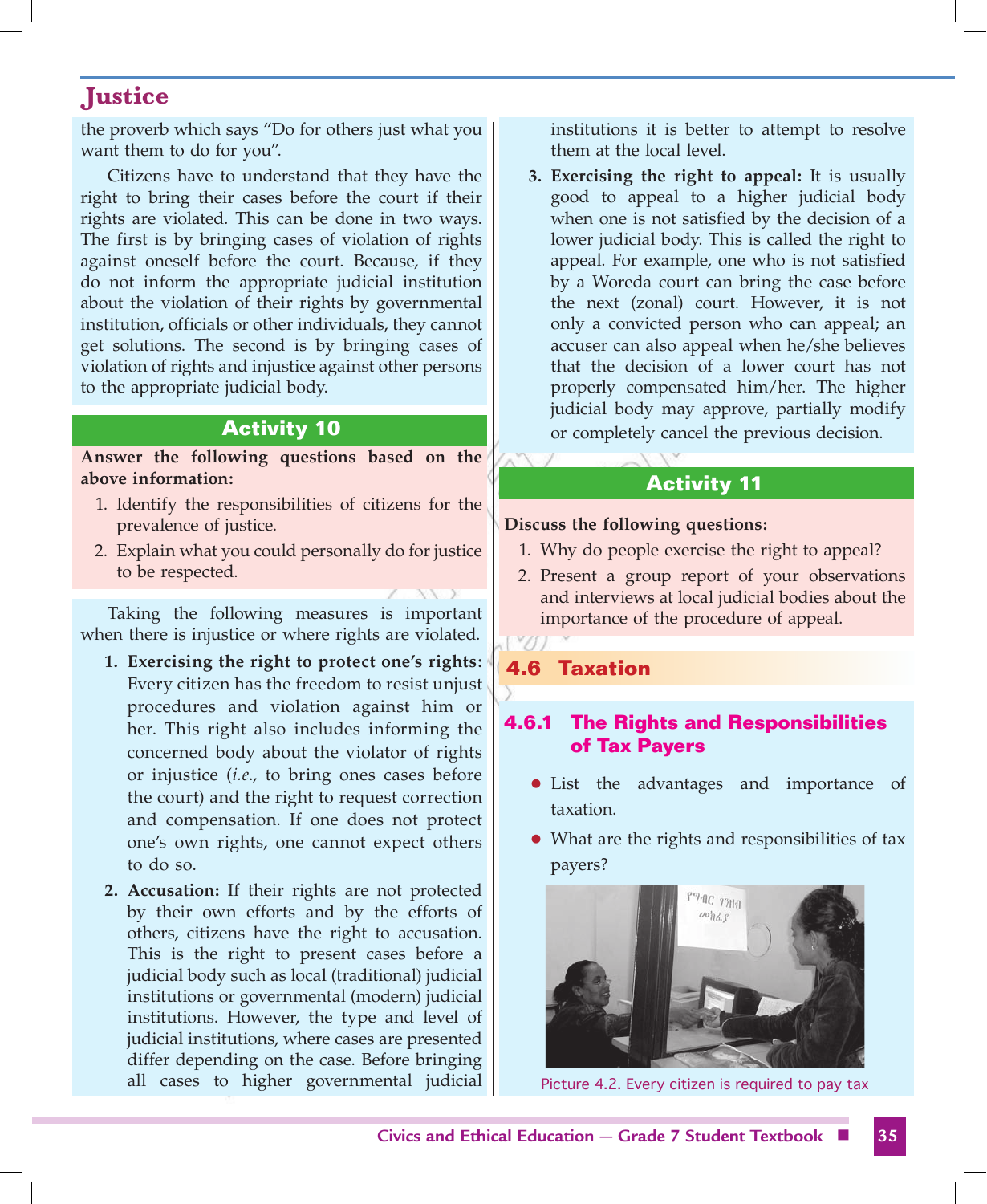The residents of Abaya Kebele held a public forum about tax collection. Delegates from the custom (tax) office called w/t Buro and Ato Selfago made a brief explanation to the delegates at the forum. The discussion is summarized as follows:

**Ato Selfago:** "Good morning! In the previous session, we discussed about taxation and its importance. The practice of taxation is historical in our country. Since ancient times, citizens have paid a portion of their income to their governments according to the law. With the passage of time, taxation started to be understood as a contribution to growth, development and prosperity. Therefore, every one of us is required to pay tax on time". He added that the day's discussion was about the rights and duties of tax payers.

**Participant:** "I have understood the explanation that has already been given, but, what are the responsibilities and rights of tax payers in the process of taxation". For this and other related questions w/t Buro gave her explanation as follows:

**A. Responsibilities of Tax payers:** The responsibilities of tax payers include:

- Understanding that taxation is a responsibility and paying taxes willingly and immediately.
- Providing of information for tax collectors honestly.
- Not buying or selling untaxed commodities and refraining from activities that hinder taxation.

**B. The Rights of Tax payers:** Tax payers have the right to:

• inquire about the amount of tax imposed and to appeal if necessary

- equal access to social service institutions
- $\bullet$  know the purpose for which the collected tax is used.

**C. Responsibilities of the society:** The responsibilities of the society include:

- Paying tax properly and providing sufficient information.
- Not buying or selling untaxed and illegal commodities.
- Opposing and exposing those engaged in illegal trade, who cheat and not pay tax for tax collection.

Accordingly the residents of the Kebele increased their awareness that taxation is the basis for the development of the country and the society. Hence, they became committed tax payers and were rewarded for their good deeds.

# **Group Work**

- 1. "The government makes its citizens beneficiaries by investing the tax that it collects from the people in public services". Do you agree with this statement? How? Discuss in your group and report to your class.
- 2. Interview people about the case below and answer the questions that follow it.
	- (A) Is the comment of the concerned professionals correct? Why?
	- (B) Should the level of government services provided vary from person to person depending on the amount of tax payed? Why? Explain your answer.

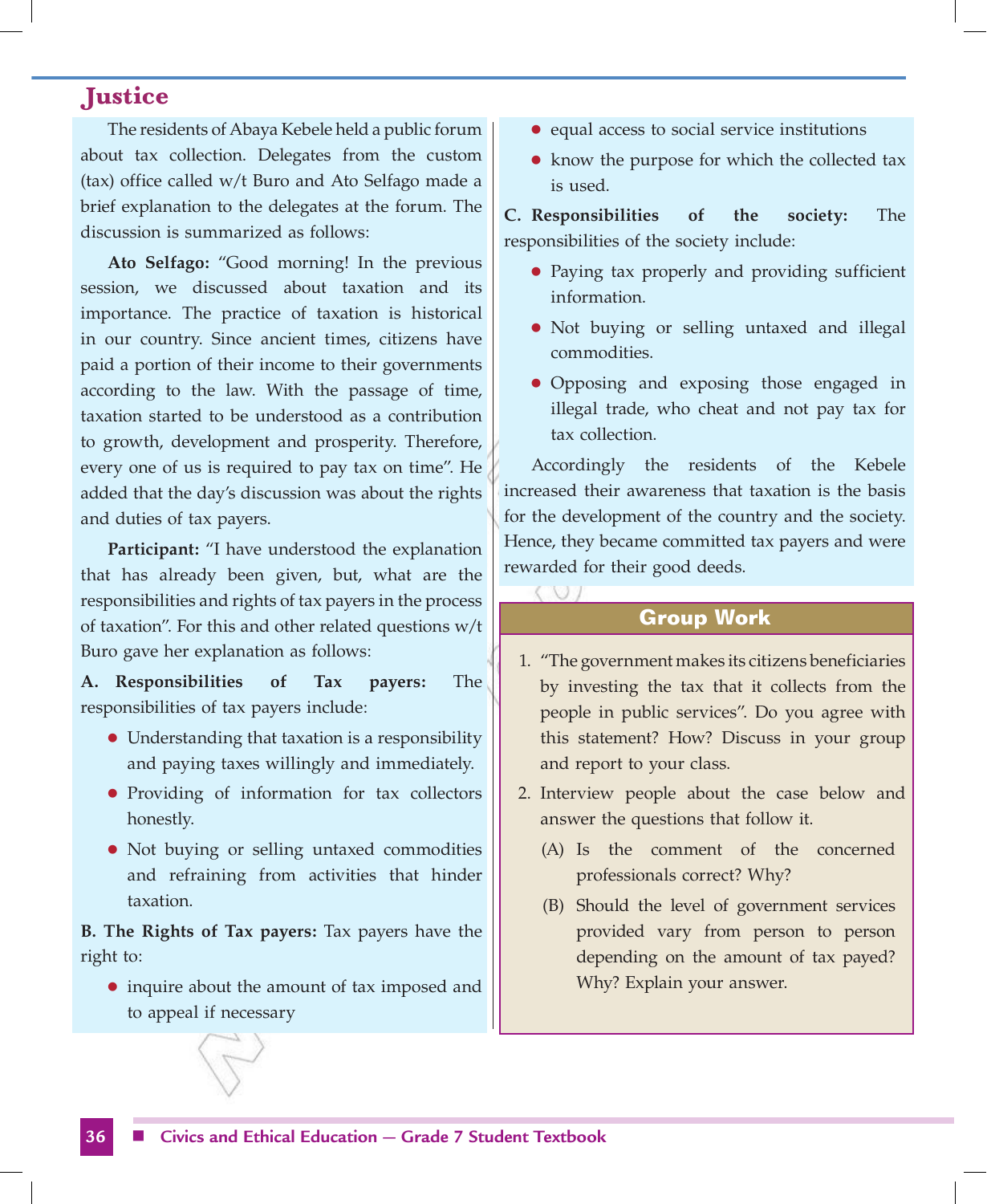#### **Summary**

Discriminatory procedures have adverse effects on peace and development. Non-discriminatory procedures are the bases for the development of a democratic system, sustainable peace and fast economic development. They also create a fair distribution of social institutions. Strengthening the justice of judicial institutions at different levels creates sustainable peace in society. Moreover, for the prevalence of just and non-discriminatory procedures, citizens have to follow the proper legal channels to protect justice. Citizens in just system know why and to whom tax is paid. They fulfill their responsibilities by paying tax properly and by contributing to the growth and development of their country.

# **Key Words**

| $\textit{Tax:}$          | The money collected from different employment activities in the form of       |  |  |  |  |
|--------------------------|-------------------------------------------------------------------------------|--|--|--|--|
|                          | contributions to the government                                               |  |  |  |  |
| Subsidy:                 | Financial support to fill a budgetary gap/                                    |  |  |  |  |
| Forum:                   | A meeting attended by many people                                             |  |  |  |  |
| Appeal:                  | A means of expressing dissatisfaction about a decision or action              |  |  |  |  |
| <b>Fast development:</b> | Different activities that improve the lives of the people and allow the rapid |  |  |  |  |
|                          | improvement development of the country                                        |  |  |  |  |
| Obedience to law:        | Acceptance of rules, regulations and procedures by the people                 |  |  |  |  |
|                          |                                                                               |  |  |  |  |

# **Unit Review Exercises**

**Do these review exercises in your exercise book.**

#### **I.** Write "True" if the statement is correct and write "False" if the statement is **incorrect**

- 1. Making a fair distribution of social institutions is impossible.
- 2. The distribution of social institutions in our country in the past was unfair.
- 3. The problems that result from discriminatory procedures are not very harmful.
- 4. Paying tax is the duty of citizens.

#### **II. Match words or phrases under column 'A' with correct items of column 'B'**

- 
- 
- 2. Duties of tax payers B. Taxation
- 3. Expressing discontent about the C. Appeal judgement of a court D. Absence of justice
- 4. The basis of development E. Kebele
- 5. Supreme judicial body F. Supreme court

#### **A B**

- 1. Lack of motivation  $\qquad \qquad \wedge \qquad \qquad \wedge$  A. Paying tax on time
	-
	-
	-
	-
	-